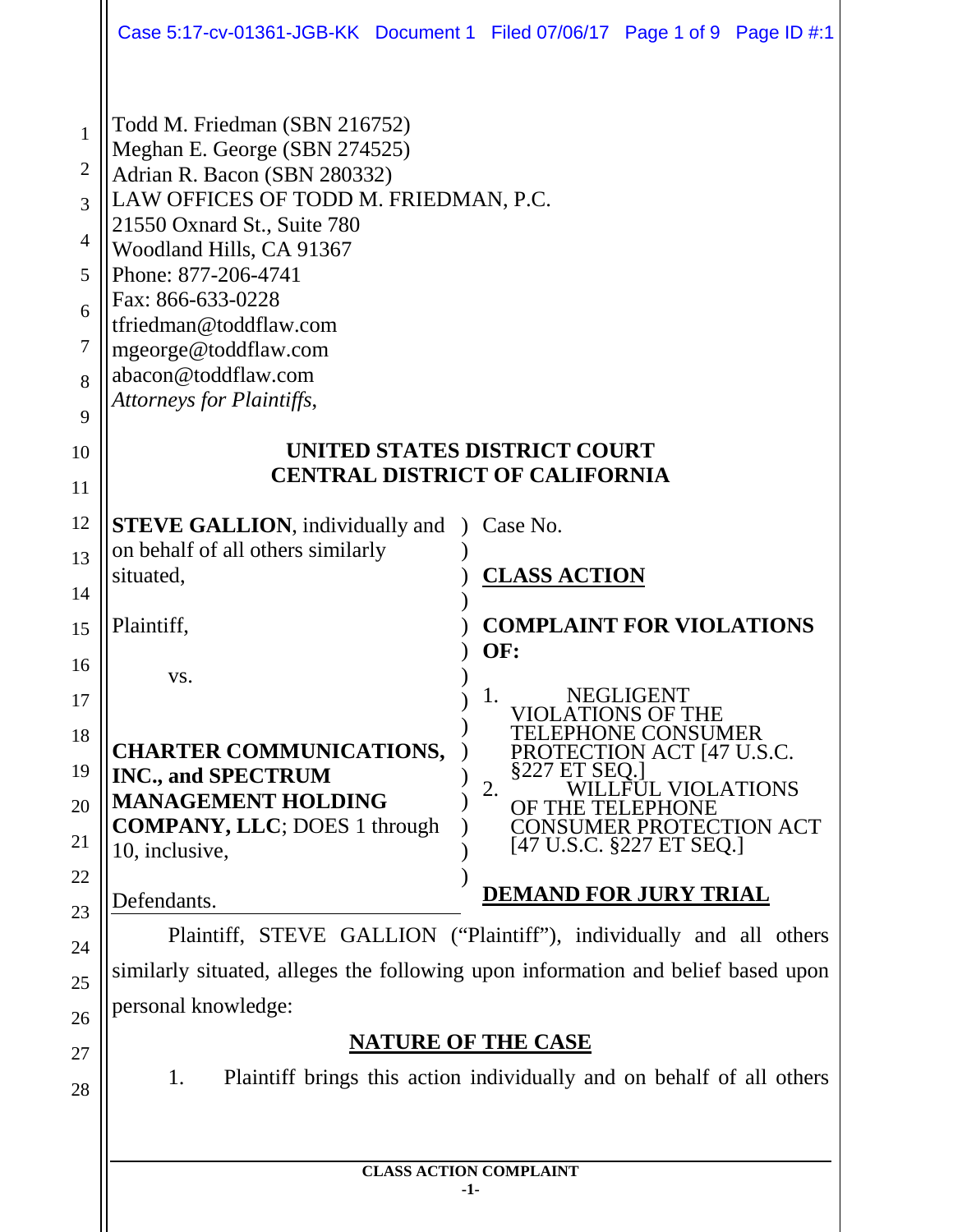1 2 similarly situated seeking damages and any other available legal or equitable remedies resulting from the illegal actions of CHARTER COMMUNICATIONS, INC. ("CHARTER") and SPECTRUM MANAGEMENT HOLDING COMPANY, LLC ("SPECTRUM"), collectively referred to as "Defendants", in negligently, knowingly, and/or willfully contacting Plaintiff on Plaintiff's cellular telephone in violation of the Telephone Consumer Protection Act, *47. U.S.C. § 227 et seq*. ("TCPA"), thereby invading Plaintiff's privacy.

## **JURISDICTION & VENUE**

2. Jurisdiction is proper under *28 U.S.C. § 1332(d)(2)* because Plaintiff, a resident of California, seeks relief on behalf of a Class, which will result in at least one class member belonging to a different state than that of Defendants. Defendant CHARTER is headquartered in Connecticut, and Defendant SPECTRUM is headquartered in New York. Plaintiff also seeks up to \$1,500.00 in damages for each call in violation of the TCPA, which, when aggregated among a proposed class in the thousands, exceeds the \$5,000,000.00 threshold for federal court jurisdiction. Therefore, both diversity jurisdiction and the damages threshold under the Class Action Fairness Act of 2005 ("CAFA") are present, and this Court has jurisdiction.

3. Venue is proper in the United States District Court for the Central District of California pursuant to *18 U.S.C. 1391(b)* and *18 U.S.C. § 1441(a)* because Defendant does business within the state of California and Plaintiff resides within this District.

# **PARTIES**

4. Plaintiff, STEVE GALLION ("Plaintiff"), is a natural person residing in San Bernardino County of the state of California and is a "person" as defined by *47 U.S.C. § 153 (10)*.

5. Defendant CHARTER is a telecommunications company and is a "person" as defined by *47 U.S.C. § 153 (10)*.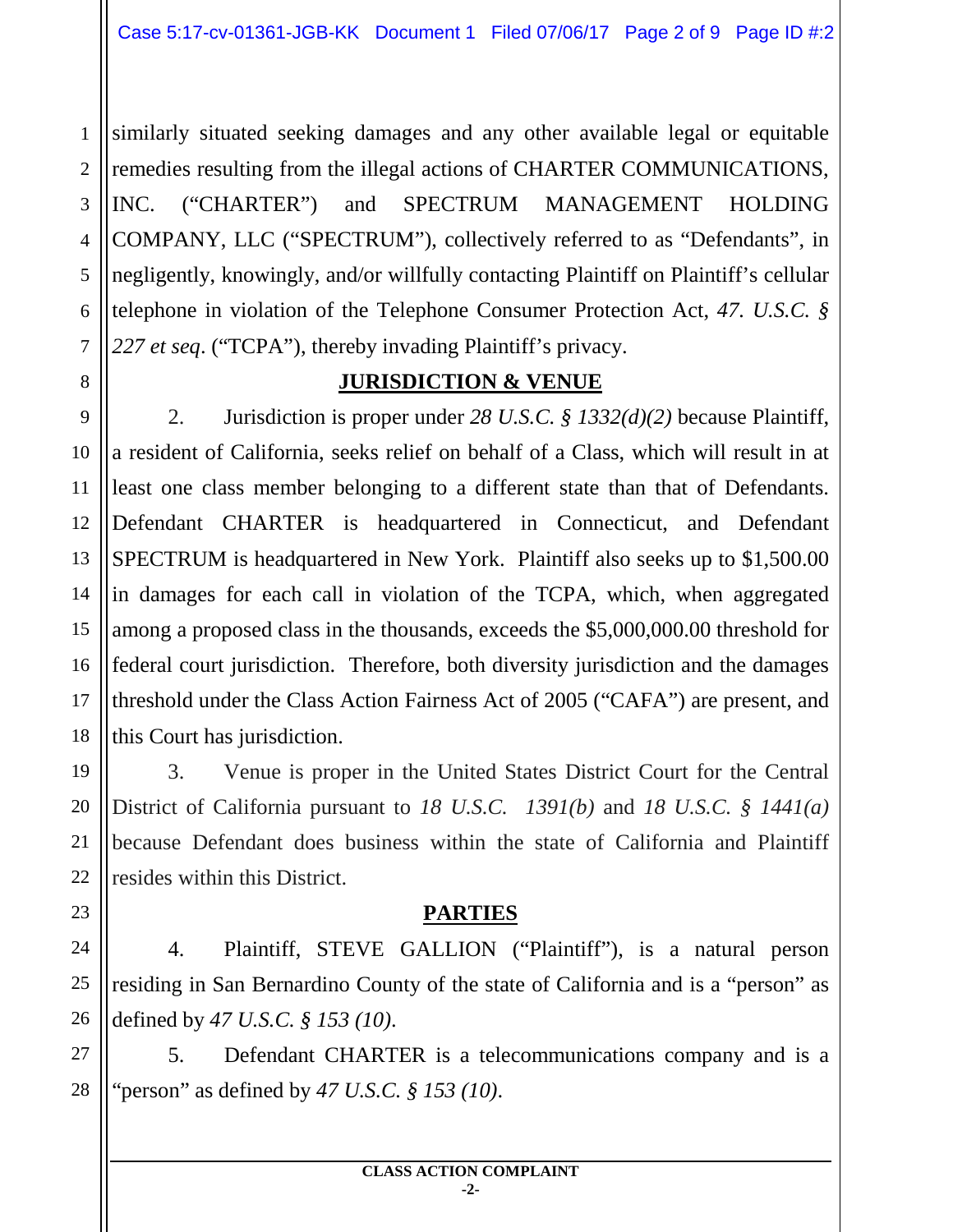6. Defendant SPECTRUM is a telecommunications company and is a "person" as defined by *47 U.S.C. § 153 (10)*.

1

2

3

4

5

6

7

8

9

10

7. The above named Defendants, and its subsidiaries and agents, are collectively referred to as "Defendants." The true names and capacities of the Defendants sued herein as DOE DEFENDANTS 1 through 10, inclusive, are currently unknown to Plaintiff, who therefore sues such Defendants by fictitious names. Each of the Defendants designated herein as a DOE is legally responsible for the unlawful acts alleged herein. Plaintiff will seek leave of Court to amend the Complaint to reflect the true names and capacities of the DOE Defendants when such identities become known.

8. Plaintiff is informed and believes that at all relevant times, each and every Defendant was acting as an agent and/or employee of each of the other Defendants and was acting within the course and scope of said agency and/or employment with the full knowledge and consent of each of the other Defendants. Plaintiff is informed and believes that each of the acts and/or omissions complained of herein was made known to, and ratified by, each of the other Defendants.

# **FACTUAL ALLEGATIONS**

9. On July 6, 2017, Defendants contacted Plaintiff on his cellular telephone, (310) 916-6963, in an effort to sell or solicit its services.

10. Defendants used an "automatic telephone dialing system", as defined by *47 U.S.C. § 227(a)(1)* to place its daily calls to Plaintiff seeking to sell or solicit its business services.

11. During this call, Defendant utilized an "artificial or prerecorded voice" as prohibited by 47 U.S.C.  $\S$  227(b)(1)(A).

28 12. When Plaintiff answered the call, he heard a pre-recorded voice say "Hi, my name is Kimberly Greene with Spectrum Communications. Please hold while I connect you to a specialist for custom pricing promotions." Plaintiff was

**CLASS ACTION COMPLAINT -3-**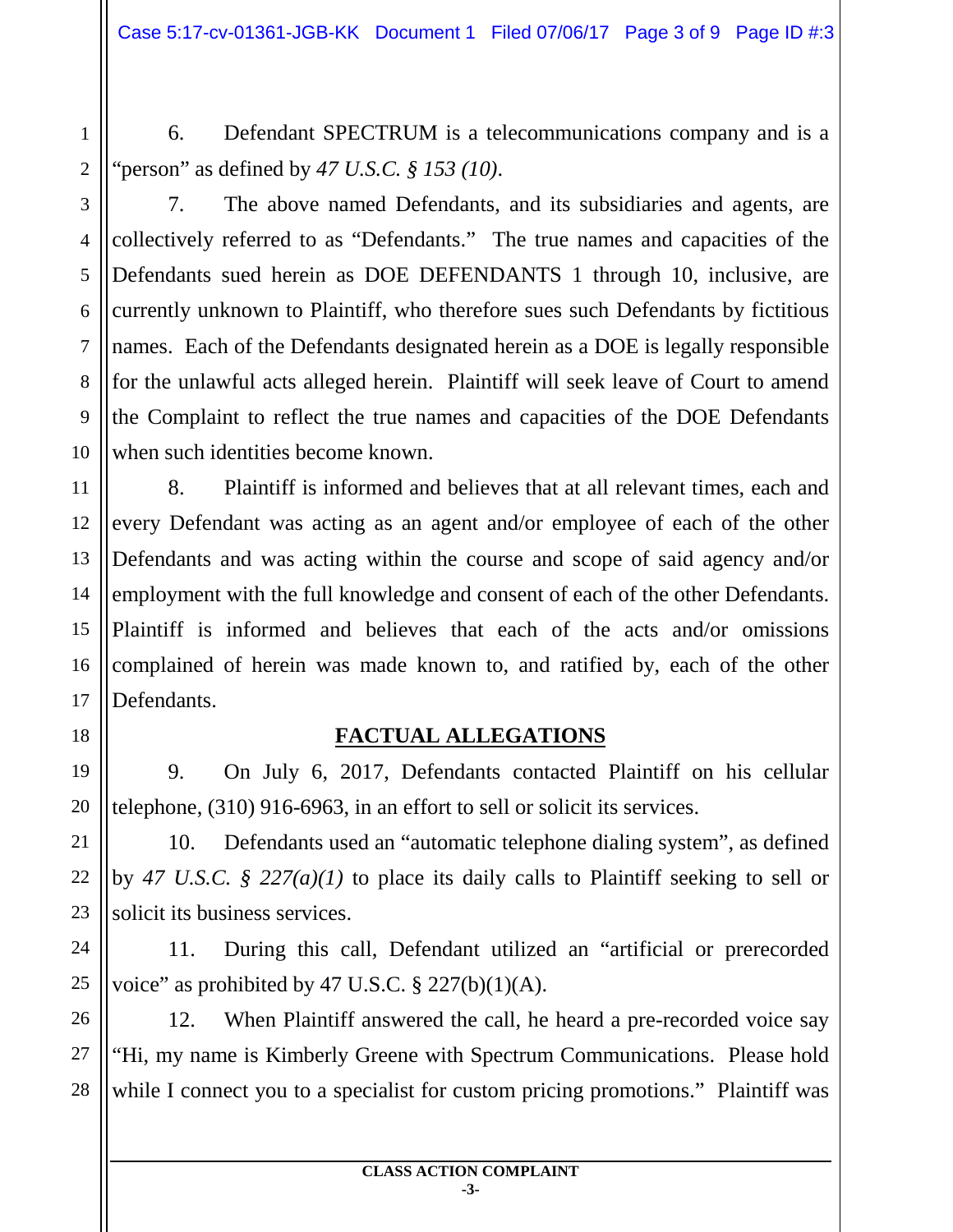1 then transferred to a live representative of Defendants.

2

3

4

5

6

7

8

9

10

11

12

13

14

15

16

17

18

19

20

21

22

23

24

25

26

27

28

13. Defendants' calls constituted calls that were not for emergency purposes as defined by *47 U.S.C. § 227(b)(1)(A)*.

14. Plaintiff is not a customer of Defendants' services and has never provided any personal information, including his cellular telephone number, to Defendants for any purpose whatsoever. Accordingly, Defendants never received Plaintiff's "prior express consent" to receive calls using an automatic telephone dialing system or an artificial or prerecorded voice on his cellular telephone pursuant to *47 U.S.C. § 227(b)(1)(A)*.

# **CLASS ALLEGATIONS**

15. Plaintiff brings this action on behalf of himself and all others similarly situated, as a member of the proposed class (hereafter "The Class") defined as follows:

> All persons within the United States who received any telephone calls from Defendants to said person's cellular telephone made through the use of any automatic telephone dialing system or an artificial or prerecorded voice and such person had not previously consented to receiving such calls within the four years prior to the filing of this Complaint

16. Plaintiff represents, and is a member of, The Class, consisting of All persons within the United States who received any telephone calls from Defendants to said person's cellular telephone made through the use of any automatic telephone dialing system or an artificial or prerecorded voice and such person had not previously not provided their cellular telephone number to Defendants within the four years prior to the filing of this Complaint.

17. Defendants, their employees and agents are excluded from The Class. Plaintiff does not know the number of members in The Class, but believes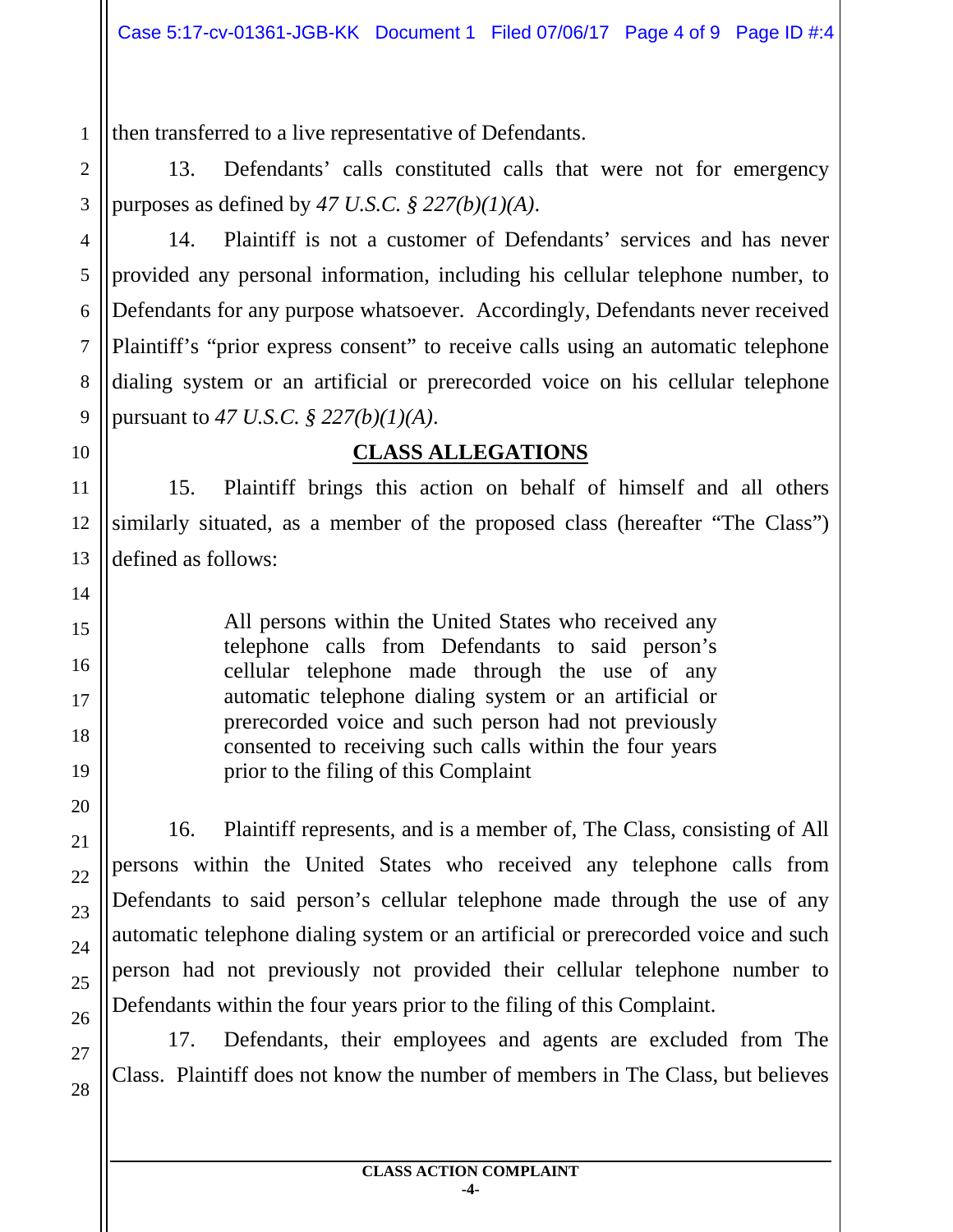the Class members number in the thousands, if not more. Thus, this matter should be certified as a Class Action to assist in the expeditious litigation of the matter.

18. The Class is so numerous that the individual joinder of all of its members is impractical. While the exact number and identities of The Class members are unknown to Plaintiff at this time and can only be ascertained through appropriate discovery, Plaintiff is informed and believes and thereon alleges that The Class includes thousands of members. Plaintiff alleges that The Class members may be ascertained by the records maintained by Defendants.

19. Plaintiff and members of The Class were harmed by the acts of Defendants in at least the following ways: Defendants illegally contacted Plaintiff and Class members via their cellular telephones thereby causing Plaintiff and Class members to incur certain charges or reduced telephone time for which Plaintiff and Class members had previously paid by having to retrieve or administer messages left by Defendants during those illegal calls, and invading the privacy of said Plaintiff and Class members.

20. Common questions of fact and law exist as to all members of The Class which predominate over any questions affecting only individual members of The Class. These common legal and factual questions, which do not vary between Class members, and which may be determined without reference to the individual circumstances of any Class members, include, but are not limited to, the following:

- a. Whether, within the four years prior to the filing of this Complaint, Defendants made any call (other than a call made for emergency purposes or made with the prior express consent of the called party) to a Class member using any automatic telephone dialing system or any artificial or prerecorded voice to any telephone number assigned to a cellular telephone service;
- b. Whether Plaintiff and the Class members were damages thereby, and the extent of damages for such violation; and

1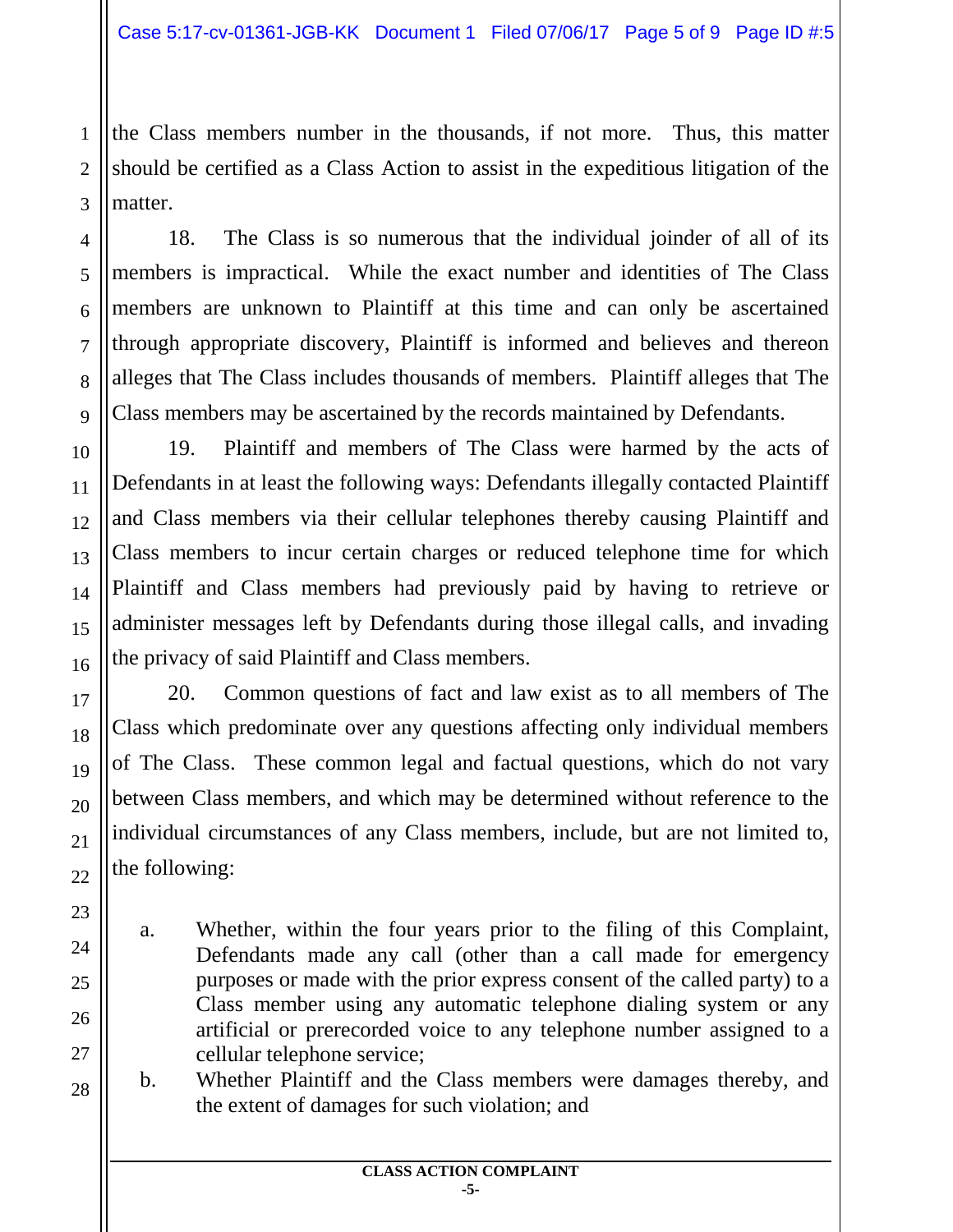c. Whether Defendants should be enjoined from engaging in such conduct in the future.

21. As a person that received numerous calls from Defendants using an automatic telephone dialing system or an artificial or prerecorded voice, without Plaintiff's prior express consent, Plaintiff is asserting claims that are typical of The Class.

22. Plaintiff will fairly and adequately protect the interests of the members of The Class. Plaintiff has retained attorneys experienced in the prosecution of class actions.

23. A class action is superior to other available methods of fair and efficient adjudication of this controversy, since individual litigation of the claims of all Class members is impracticable. Even if every Class member could afford individual litigation, the court system could not. It would be unduly burdensome to the courts in which individual litigation of numerous issues would proceed. Individualized litigation would also present the potential for varying, inconsistent, or contradictory judgments and would magnify the delay and expense to all parties and to the court system resulting from multiple trials of the same complex factual issues. By contrast, the conduct of this action as a class action presents fewer management difficulties, conserves the resources of the parties and of the court system, and protects the rights of each Class member.

24. The prosecution of separate actions by individual Class members would create a risk of adjudications with respect to them that would, as a practical matter, be dispositive of the interests of the other Class members not parties to such adjudications or that would substantially impair or impede the ability of such non-party Class members to protect their interests.

25. Defendants have acted or refused to act in respects generally applicable to The Class, thereby making appropriate final and injunctive relief with regard to the members of the California Class as a whole.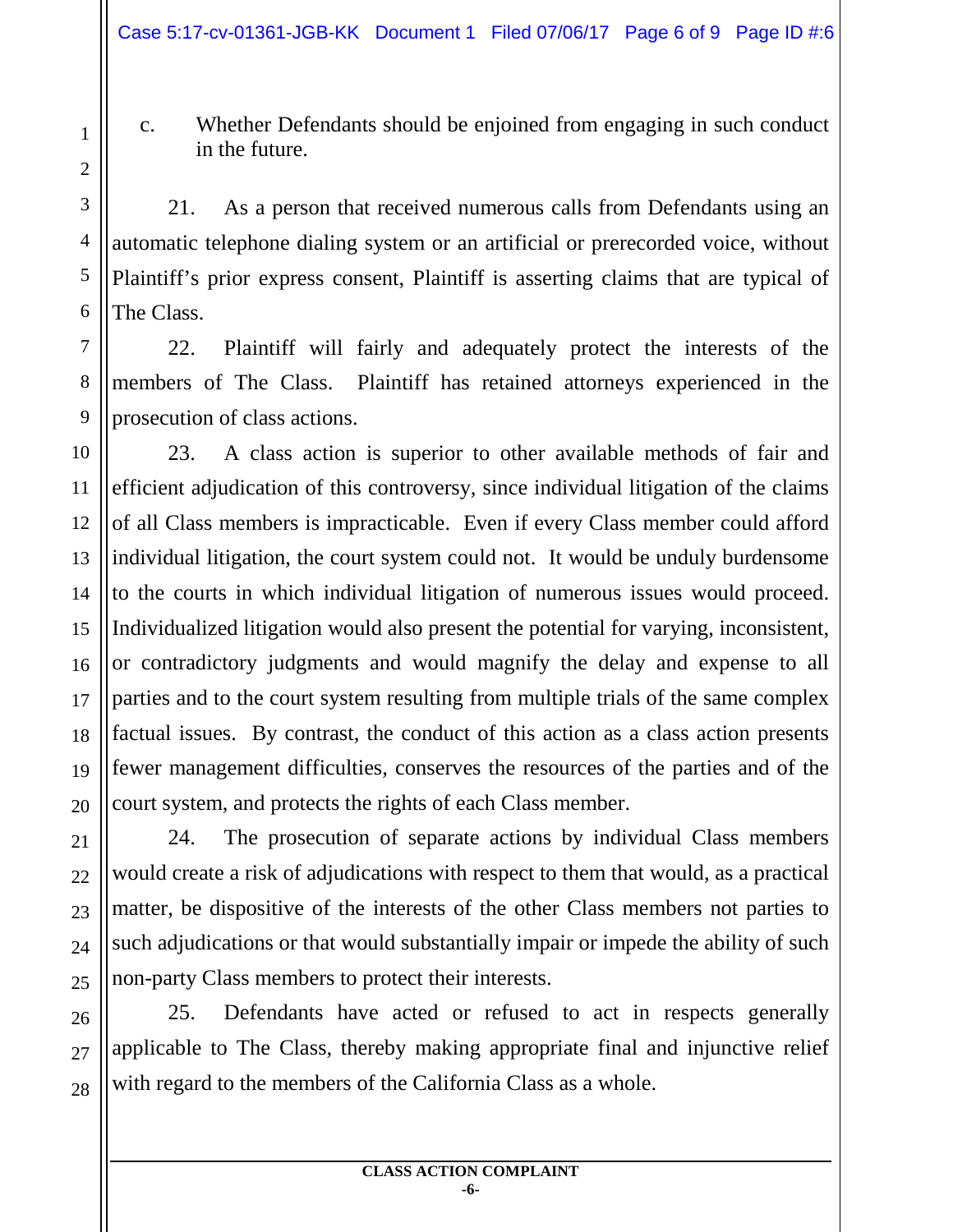28

#### **FIRST CAUSE OF ACTION Negligent Violations of the Telephone Consumer Protection Act 47 U.S.C. §227 et seq.**

26. Plaintiff repeats and incorporates by reference into this cause of action the allegations set forth above at Paragraphs 1-23.

27. The foregoing acts and omissions of Defendants constitute numerous and multiple negligent violations of the TCPA, including but not limited to each and every one of the above cited provisions of *47 U.S.C. § 227 et seq*.

28. As a result of Defendants' negligent violations of *47 U.S.C. § 227 et seq*., Plaintiff and the Class Members are entitled an award of \$500.00 in statutory damages, for each and every violation, pursuant to *47 U.S.C. § 227(b)(3)(B)*.

29. Plaintiff and the Class members are also entitled to and seek injunctive relief prohibiting such conduct in the future.

## **SECOND CAUSE OF ACTION**

#### **Knowing and/or Willful Violations of the Telephone Consumer Protection Act 47 U.S.C. §227 et seq.**

30. Plaintiff repeats and incorporates by reference into this cause of action the allegations set forth above at Paragraphs 1-23.

31. The foregoing acts and omissions of Defendants constitute numerous and multiple knowing and/or willful violations of the TCPA, including but not limited to each and every one of the above cited provisions of *47 U.S.C. § 227 et seq*.

32. As a result of Defendants' knowing and/or willful violations of *47 U.S.C. § 227 et seq.*, Plaintiff and the Class members are entitled an award of \$1,500.00 in statutory damages, for each and every violation, pursuant to *47*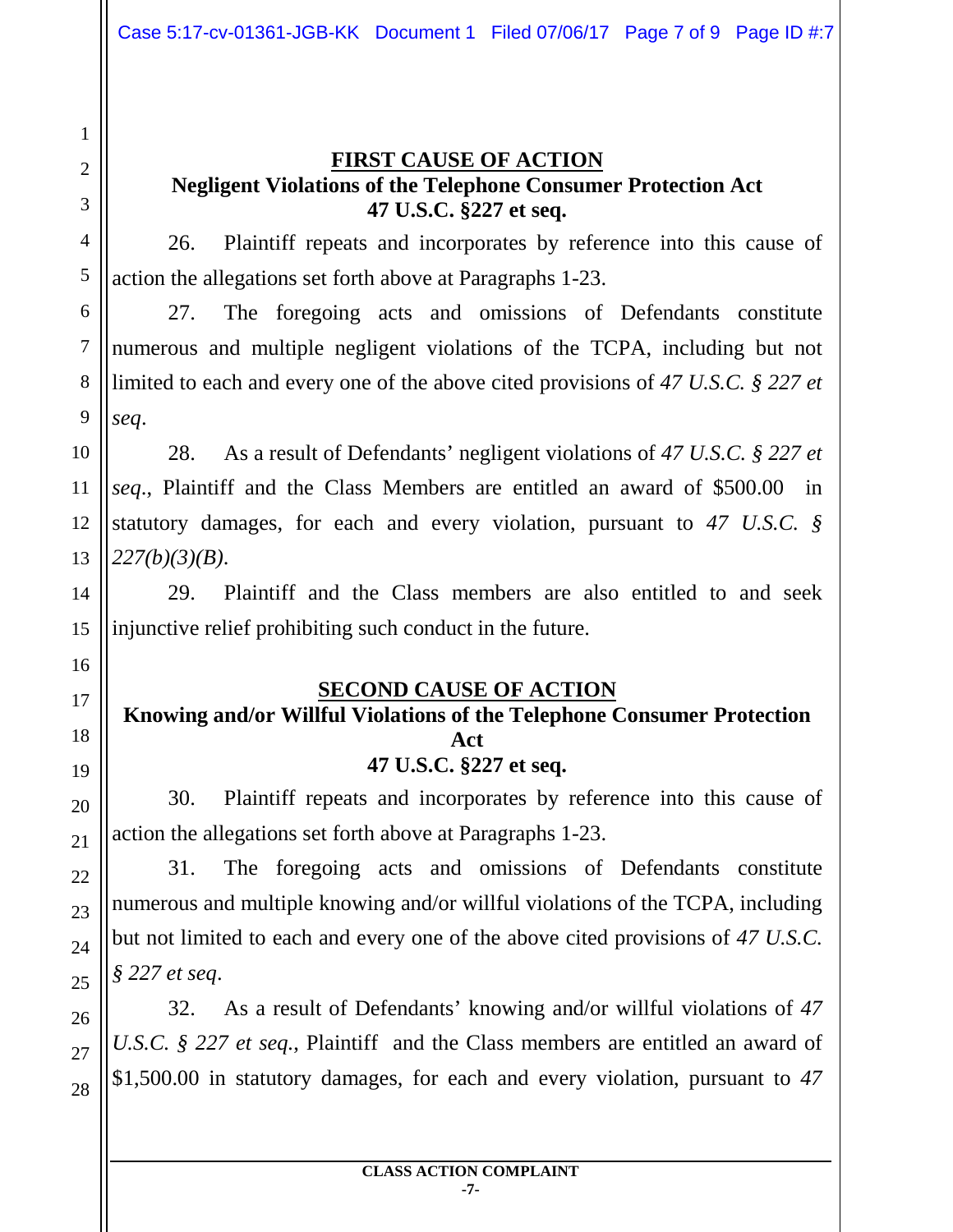*U.S.C. § 227(b)(3)(B)* and *47 U.S.C. § 227(b)(3)(C)*.

1

2

3

4

5

6

7

8

9

10

11

12

13

14

15

16

17

18

19

20

21

22

23

24

25

26

27

28

33. Plaintiff and the Class members are also entitled to and seek injunctive relief prohibiting such conduct in the future.

#### **PRAYER FOR RELIEF**

WHEREFORE, Plaintiff requests judgment against Defendants for the following:

## **FIRST CAUSE OF ACTION**

### **Negligent Violations of the Telephone Consumer Protection Act 47 U.S.C. §227 et seq.**

• As a result of Defendants' negligent violations of *47 U.S.C. §227(b)(1),* Plaintiff and the Class members are entitled to and request \$500 in statutory damages, for each and every violation, pursuant to *47 U.S.C. 227(b)(3)(B)*; and

• Any and all other relief that the Court deems just and proper.

# **SECOND CAUSE OF ACTION**

#### **Knowing and/or Willful Violations of the Telephone Consumer Protection Act 47 U.S.C. §227 et seq.**

• As a result of Defendants' willful and/or knowing violations of *47 U.S.C. §227(b)(1)*, Plaintiff and the Class members are entitled to and request treble damages, as provided by statute, up to \$1,500, for each and every violation, pursuant to *47 U.S.C. §227(b)(3)(B)* and *47 U.S.C. §227(b)(3)(C)*; and

• Any and all other relief that the Court deems just and proper.

Respectfully Submitted this  $6<sup>th</sup>$  day of July, 2017.

LAW OFFICES OF TODD M. FRIEDMAN, P.C.

By: /s Todd M. Friedman

# **CLASS ACTION COMPLAINT**